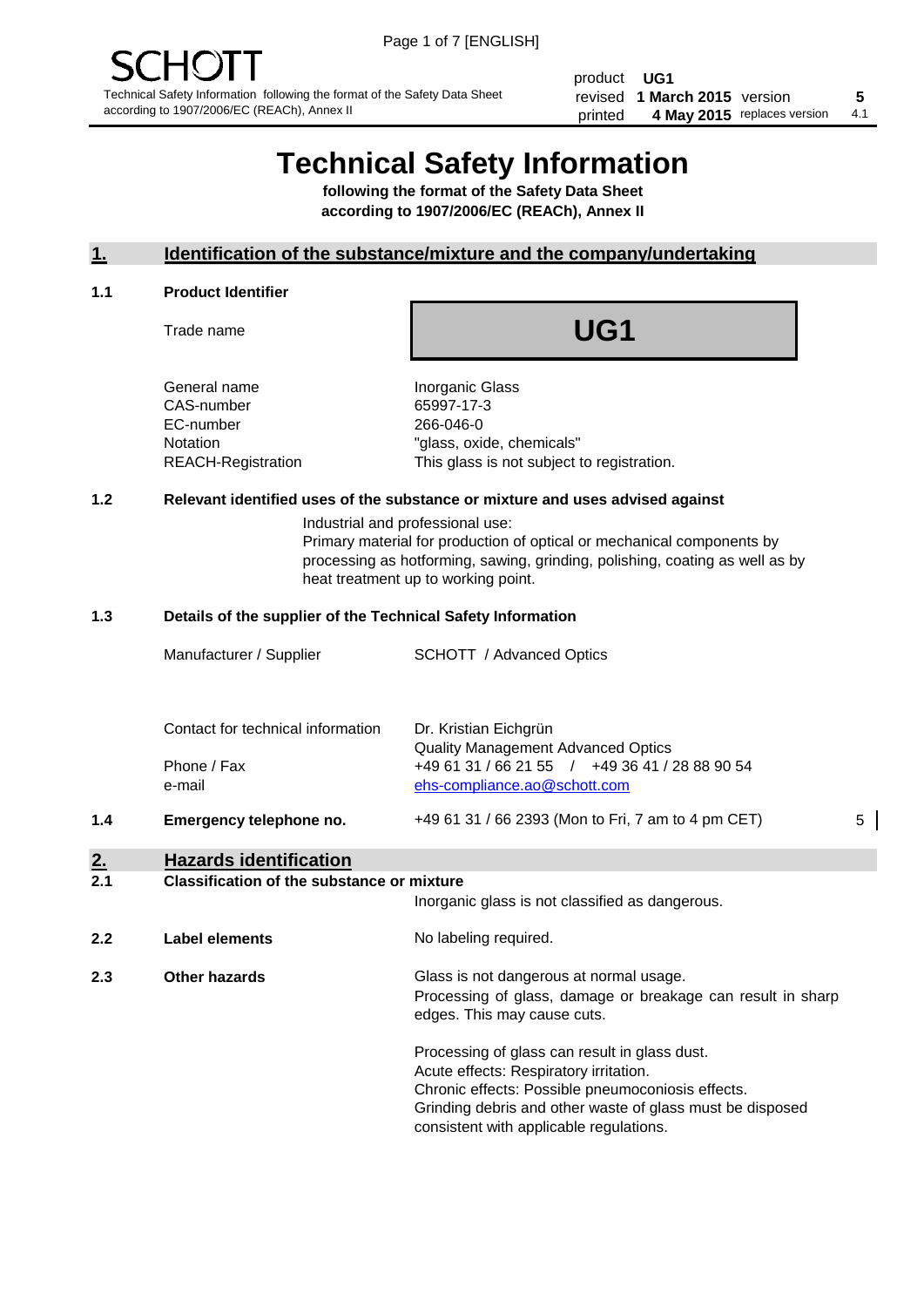# **3. Composition/information on ingredients**

#### **3.1 Substances**

As the substance glass is not included in the candidate list of substances of very high concern, currently there are no information duties according to article 33 of REACH. However for the production of glass we may use substances, which are on the candidate list and had been included in Annex XIV of the REACH regulation or could be included in future . These powdery substances are not present as such in the final glass; they are fully integrated into the glass matrix through the melting process. Thus they loose their original characteristics. The main components are listed as additional information in chapter 16. For more information please refer to ehs-compliance.ao@schott.com.

#### **3.2 Mixtures**

Glass is classified as substance acc. to regulation (EC) No 987/2008 (amending of Reach-Reg.).

#### **4. First aid measures**

#### **4.1 Description of first aid measures**

| <b>General information</b> | Glass is no hazardous substance. The following information<br>refer to glass dust and glass splinter which may result from<br>processing or breakage. |
|----------------------------|-------------------------------------------------------------------------------------------------------------------------------------------------------|
| After inhalation           | Supply fresh air; consult doctor in case of complaints                                                                                                |
| After skin contact         | Normally not dangerous.                                                                                                                               |
|                            | Consult doctor in case of complaints.                                                                                                                 |
| After eye contact          | Rinse under running water.                                                                                                                            |
|                            | Consult doctor in case of complaints.                                                                                                                 |
| <b>After swallowing</b>    | Consult doctor                                                                                                                                        |

### **4.2 Most important symptoms and effects, both acute and delayed**

none known

**4.3 Indication of immediate medical attention and special treatment needed** 

|     |                                                                     | none                           |
|-----|---------------------------------------------------------------------|--------------------------------|
| 5.  | <b>Fire fighting measures</b>                                       |                                |
| 5.1 | <b>Extinguishing media</b>                                          | no requirements                |
| 5.2 | Special hazards arising from the substance or mixture               | none. Glass is noncombustible. |
| 5.3 | <b>Advice for firefighters</b>                                      | none                           |
| 6.  | <b>Accidental release measures</b>                                  |                                |
| 6.1 | Personal precautions, protective equipment and emergency procedures |                                |
|     |                                                                     | none                           |
| 6.2 | <b>Environmental Precautions</b>                                    | none                           |
| 6.3 | Methods and material for containment and cleaning up                | none                           |
| 6.4 | Reference to other sections                                         | none                           |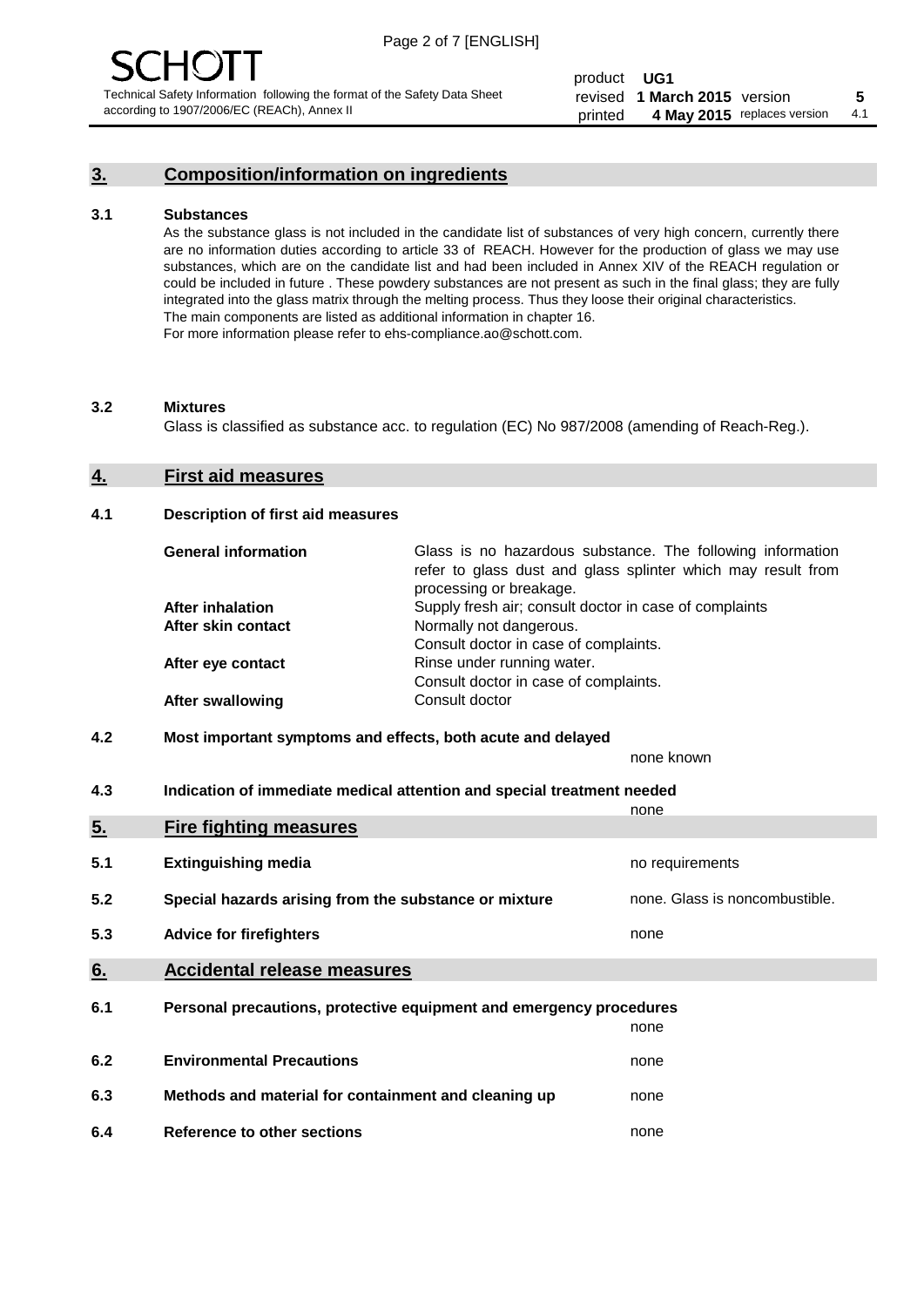

product **UG1** revised **5 1 March 2015** version printed 4 May 2015 replaces version 4.1

| $\underline{7}$ . | <b>Handling and storage</b>                                                                                                                                                                                                                                                                                                                                                                                                    |                                                                                                                                                                                                                                                                                                                                        |
|-------------------|--------------------------------------------------------------------------------------------------------------------------------------------------------------------------------------------------------------------------------------------------------------------------------------------------------------------------------------------------------------------------------------------------------------------------------|----------------------------------------------------------------------------------------------------------------------------------------------------------------------------------------------------------------------------------------------------------------------------------------------------------------------------------------|
| 7.1               | <b>Precautions for safe handling</b>                                                                                                                                                                                                                                                                                                                                                                                           | Avoid breakage because of injury risk by sharp edges.                                                                                                                                                                                                                                                                                  |
| 7.2               | Conditions for safe storage, including any incompatibilities                                                                                                                                                                                                                                                                                                                                                                   | Store in dry environment. Avoid excessive humidity.                                                                                                                                                                                                                                                                                    |
| 7.3               | Specific end use(s)                                                                                                                                                                                                                                                                                                                                                                                                            | see section 1.2                                                                                                                                                                                                                                                                                                                        |
| 8.                | <b>Exposure controls / personal protection</b>                                                                                                                                                                                                                                                                                                                                                                                 |                                                                                                                                                                                                                                                                                                                                        |
| 8.1               | <b>Control parameters</b><br>Regulation<br>Value<br>0.3 mg / $m^3$<br>peak limit<br>no information<br>teratogenic                                                                                                                                                                                                                                                                                                              | In case of dust formation, declaration for FUSED SILICA, CAS-No: 60676-86-0<br>TRGS 900 - GERMAN OCCUPATIONAL EXPOSURE LIMIT VALUES (01/2006)<br>(EXPOSURE LIMIT VALUE) with reference to the respirable fraction.<br>There is no reason to fear a risk of damage to the developing embryo<br>or foetus when limit value is adhered to |
| 8.2               | <b>Exposure controls</b><br>Technical measures and appropriate work processes have higher priority than personal<br>protective equipment. Provide adequate ventilation by local exhaust ventilation or ventilation<br>in general.<br>Adequate assessment tools for verification of effectivity of the protective measures includes<br>methods of measurements as described in "Technischen Regeln for Gefahrstoffe (TRGS) 402. |                                                                                                                                                                                                                                                                                                                                        |
|                   | <b>Respiratory Protection</b>                                                                                                                                                                                                                                                                                                                                                                                                  | Technical<br>measure: wet grinding/processing, avoid dust<br>formation.<br>If glass dust or particulates are above the national exposure<br>limits use a national approved respirator for dust and fibers.                                                                                                                             |
|                   | <b>Hand Protection</b>                                                                                                                                                                                                                                                                                                                                                                                                         | Use protective gloves and safety wristbands for protection<br>against cut injuries.                                                                                                                                                                                                                                                    |
|                   | Eye Protection                                                                                                                                                                                                                                                                                                                                                                                                                 | Use industrial safety glasses that meet national standards.                                                                                                                                                                                                                                                                            |
|                   | <b>Personnel Protection</b>                                                                                                                                                                                                                                                                                                                                                                                                    | Use safety skirting for protection from sharp edges.<br>Wear safety shoes.                                                                                                                                                                                                                                                             |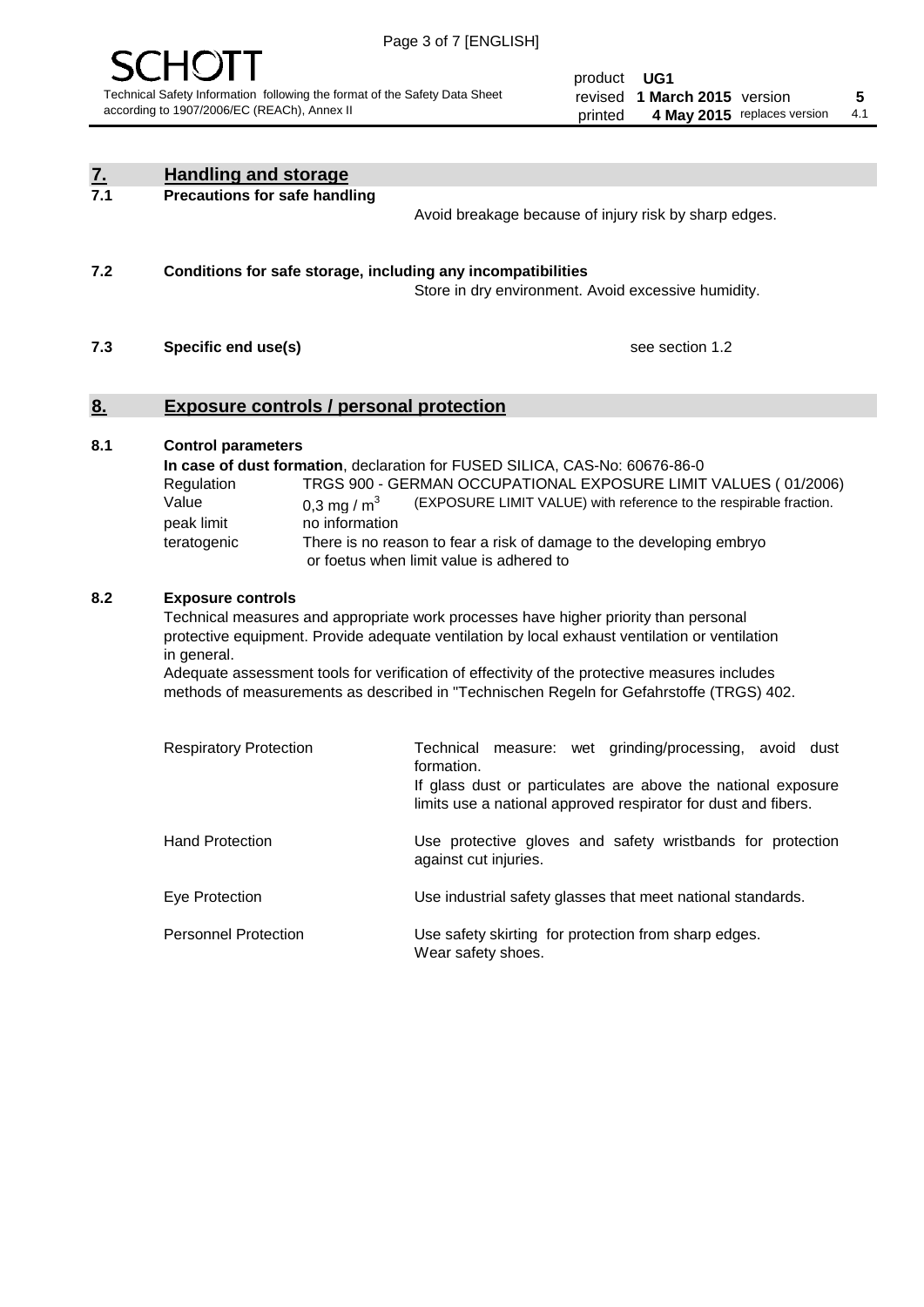# **9. Physical and chemical properties**

#### **9.1 Information on basic physical and chemical properties**

|     | Appearance                            |                                                    |
|-----|---------------------------------------|----------------------------------------------------|
|     | <b>Physical state</b>                 | solid                                              |
|     | <b>Colour</b>                         | transparent or coloured                            |
|     | Odour                                 | odourless                                          |
|     | pH-value                              | not applicable                                     |
|     | Boilling point/boilling range         | not applicable                                     |
|     | Melting point/melting range           | 603 °C                                             |
|     |                                       | Transformation temperature according to ISO 7884-8 |
|     | <b>Flashpoint</b>                     | not combustible                                    |
|     | <b>Combustibility</b>                 | not combustible                                    |
|     | Ignition temperature                  | none                                               |
|     | <b>Auto flammability</b>              | none                                               |
|     | Danger of explosion                   | none                                               |
|     | <b>Explosive limits upper / lower</b> | none                                               |
|     | <b>Oxidizing characteristics</b>      | none                                               |
|     | Vapour pressure                       | not applicable                                     |
|     | Density (20 °C)                       | $2,77$ g/ccm                                       |
|     | <b>Water solubility</b>               | not applicable                                     |
|     | <b>Fat solubility</b>                 | not applicable                                     |
|     | n-octanol-water partition coefficient | not applicable                                     |
|     | <b>Other information</b>              | none                                               |
| 9.2 | <b>Other information</b>              | none                                               |

# **10. Stability and Reactivity**

#### **10.1 Reactivity**

Glass is a stable material. Glass is inert to many chemicals, but may react to hot, strong alkaline solutions and with hydrofluoric, fluorosilicic and phosphoric acids. When heated to temperatures above the melting point, metal oxide fumes may be emitted.

Glass is an amorphous, inorganic, usually transparent or translucent substance consisting of a mixture of silicates or sometimes borates or phosphates as glass formers. With additions of modifiers a melt is produced at high temperatures, that cools to a solid state without crystallization.

### **10.2 Chemical stability**

Glass is stable at normal environmental conditions.

**10.3 Possibility of hazardous reactions** 

No hazardous reactions at intended use.

| 10.4 | <b>Conditions to avoid</b>       | see section 10.1 |
|------|----------------------------------|------------------|
| 10.5 | Incompatible materials           | see section 10.1 |
| 10.6 | Hazardous decomposition products | see section 10.1 |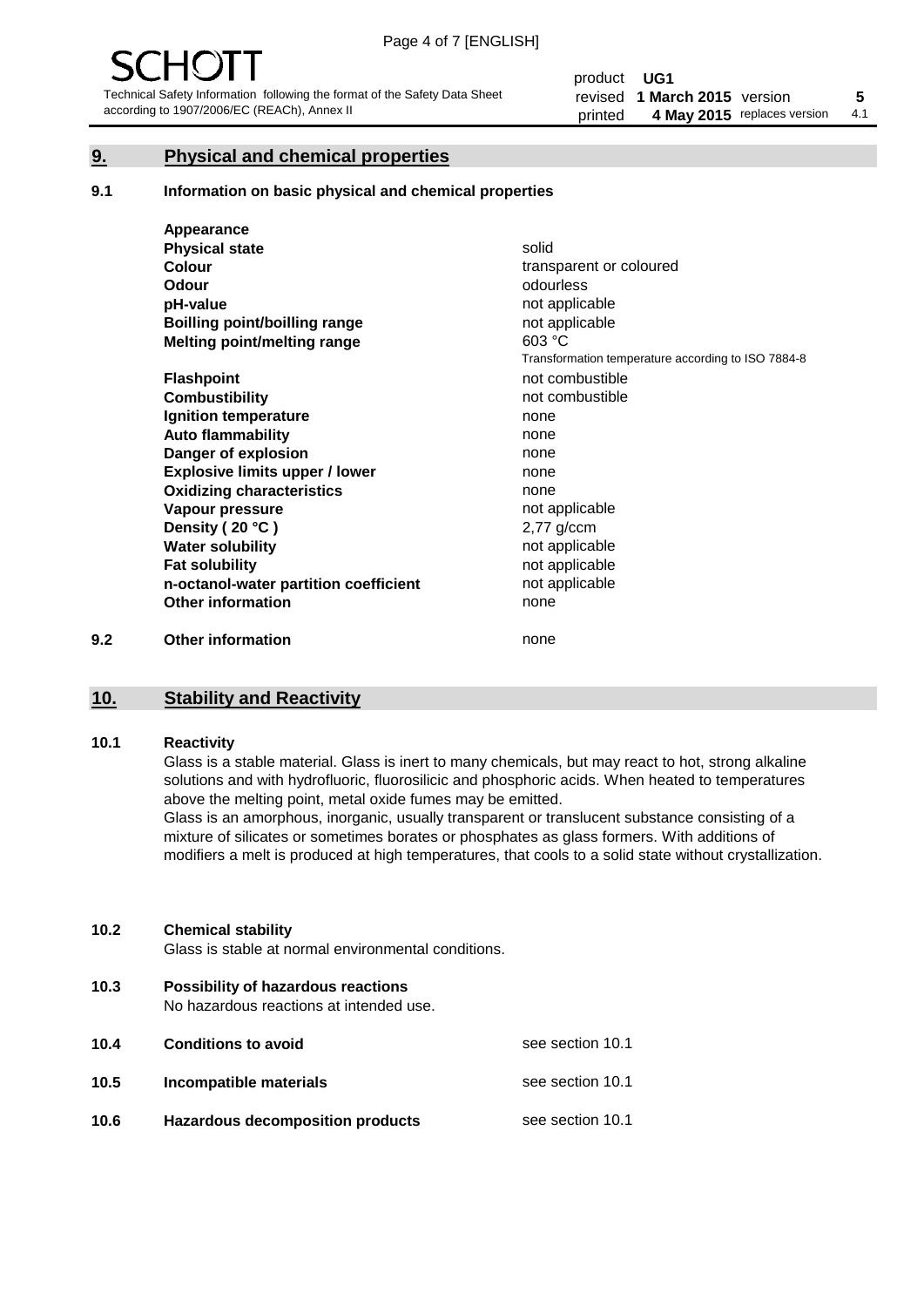

# **11. Toxicological information**

**11.1 Information on toxicological effects** Toxicological data are not available.

# **12. Ecological information**

- **12.1 Toxicity**
- **12.2 Persistence and degradability**
- **12.3 Bioaccumulative potential**
- **12.4 Mobility in soil**
- **12.5 Results of PBT and vPvB assessment**
- **12.6 Other adverse effects**

# **13. Disposal considerations**

**13.1 Waste treatment methods**

Disposal according to local regulations

unknown unknown unknown unknown

unknown unknown

| <u>14.</u>                                                                      | <b>Transport information</b>      |                     |
|---------------------------------------------------------------------------------|-----------------------------------|---------------------|
| 14.1                                                                            | <b>UN Number</b>                  | no requirements     |
| 14.2                                                                            | <b>UN Proper Shipping Name</b>    | no requirements     |
| 14.3                                                                            | <b>Transport hazard class(es)</b> | no requirements     |
| 14.4                                                                            | Packing group                     | no requirements     |
| 14.5                                                                            | <b>Environmental hazards</b>      | no requirements     |
| 14.6                                                                            | Special precautions for user      | see sections 6 to 8 |
| Transport in bulk according to Annex II of MARPOL73/78 and the IBC Code<br>14.7 |                                   |                     |
|                                                                                 |                                   | no requirements     |

# **15. Regulatory information**

### **15.1 Safety, health and environmental regulations/legislation specific for the substance or mixture**

**REACH** Under REACH glass is classified as a "Substance". According to Appendix V Number 11 of the REACh regulation glass is exempted from registration if specified conditions are met. SCHOTT AG, Advanced Optics has examined this conditions for its products. This glass is not subject to registration.

**RoHS** This glass does not contain - according to our knowledge - materials in concentrations, whose placing on the market is forbidden in accordance to the current requirements of the European Directive 2011/65/EU.

#### **United Nations Globally Harmonized System (UN-GHS) related to safety information.**

This information considers also the requirements of the UN-GHS related to safety information.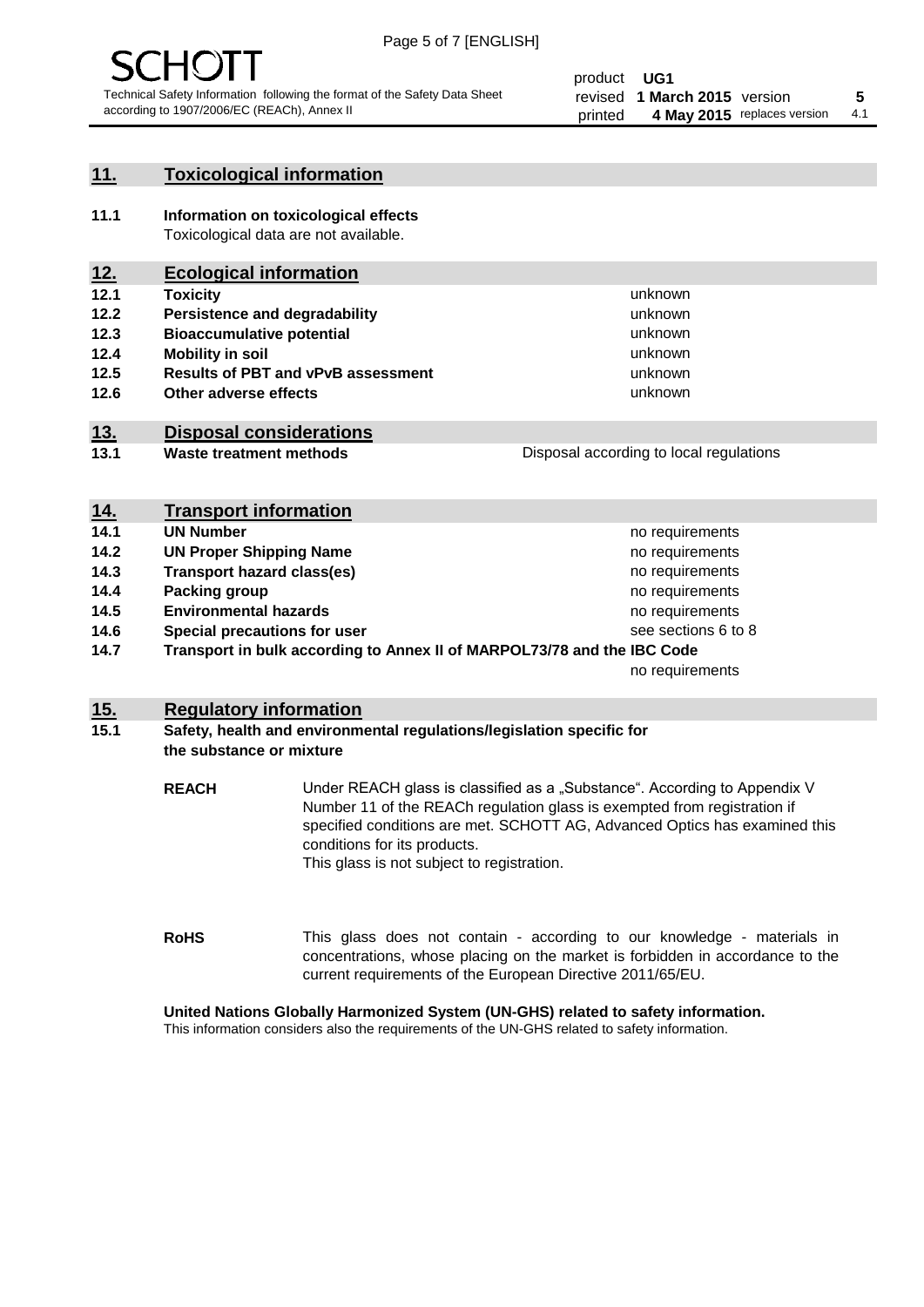# **15.2 Chemical Safety Assessment**

A Chemical Safety Assessment has not been carried out.

# **16. Other information**

# **16.1 Composition of mixture according to raw materials, based on the oxides.**

|               | proportion    | <b>SVHC (REACH)</b> | Reg.  | <b>OSHA</b>         | <b>ACGIH</b>         | Carc.                                                                                                                                                                                                       |
|---------------|---------------|---------------------|-------|---------------------|----------------------|-------------------------------------------------------------------------------------------------------------------------------------------------------------------------------------------------------------|
| <b>CAS-No</b> | of weigth (%) | (Y/N)               | (Y/N) | <b>PEL</b>          | TLV                  | (Y/N)                                                                                                                                                                                                       |
| 1327-53-3     | < 1           | Yes                 | Yes   |                     |                      | Yes                                                                                                                                                                                                         |
| 1303-86-2     | $1 - 10$      | Yes                 | Yes   | $15 \text{ mg/m}^3$ | $10 \text{ mg/m}^3$  | No                                                                                                                                                                                                          |
| 1308-04-9     | $1 - 10$      | No                  | Yes   |                     |                      | No                                                                                                                                                                                                          |
| 12136-45-7    | $10 - 20$     | No                  | No.   | N/A                 | N/A                  | No                                                                                                                                                                                                          |
| 1313-59-3     | $1 - 10$      | No                  | No.   | N/A                 | N/A                  | No                                                                                                                                                                                                          |
| 1313-99-1     | $1 - 10$      | No                  | Yes   | 1 mg/m $3$          | $0.1 \text{ mg/m}^3$ | Yes                                                                                                                                                                                                         |
| 14808-60-7    | $50 - 60$     | No                  | Yes   |                     |                      | No                                                                                                                                                                                                          |
| 1314-13-2     | $20 - 30$     | No                  | Yes   |                     |                      | No                                                                                                                                                                                                          |
|               |               |                     |       |                     |                      | $0.01$ mg/m <sup>3</sup> 0.01 mg/m <sup>3</sup><br>0.1 mg/m <sup>3</sup> 0.02 mg/m <sup>3</sup><br>0.1 mg/m <sup>3</sup> 0.025 mg/m <sup>3</sup><br>5 mg/m <sup>3</sup> (fume) 2 mg/m <sup>3</sup> (R dust) |

**The classification and limiting values are valid for the raw materials, see section 3. Glass is not a substance of very high concern (SVHC).**

### **Explanations to the data in the table**

| SVHC(REACH)        | The raw material is listed in the candidate list of the substances of very high<br>concern                                                                 |
|--------------------|------------------------------------------------------------------------------------------------------------------------------------------------------------|
| Reg.               | Regulated chemical substance per list OSHA Regulations (Standards - 29 CFR)<br>Subpart 1910.1000 Tables Z1 to Z3 Limits for Air Contaminants               |
| OSHA / PEL         | Permissible exposure limit – for chemical materials, issued by the OSHA                                                                                    |
| <b>ACGIH / TLV</b> | Threshold limit value - chemical substances classification by the ACGIH                                                                                    |
| <b>OSHA</b>        | Occupational Safety and Health Administration, an organization of the US.<br>Department of Labor (www.osha.gov).                                           |
| ACGIH              | American Conference of Governmental Industrial Hygienists (ACGIH), an<br>member-based organization that advances occupational and environmental<br>health. |
| Carc.              | Chemical substance classified as carcinogen                                                                                                                |